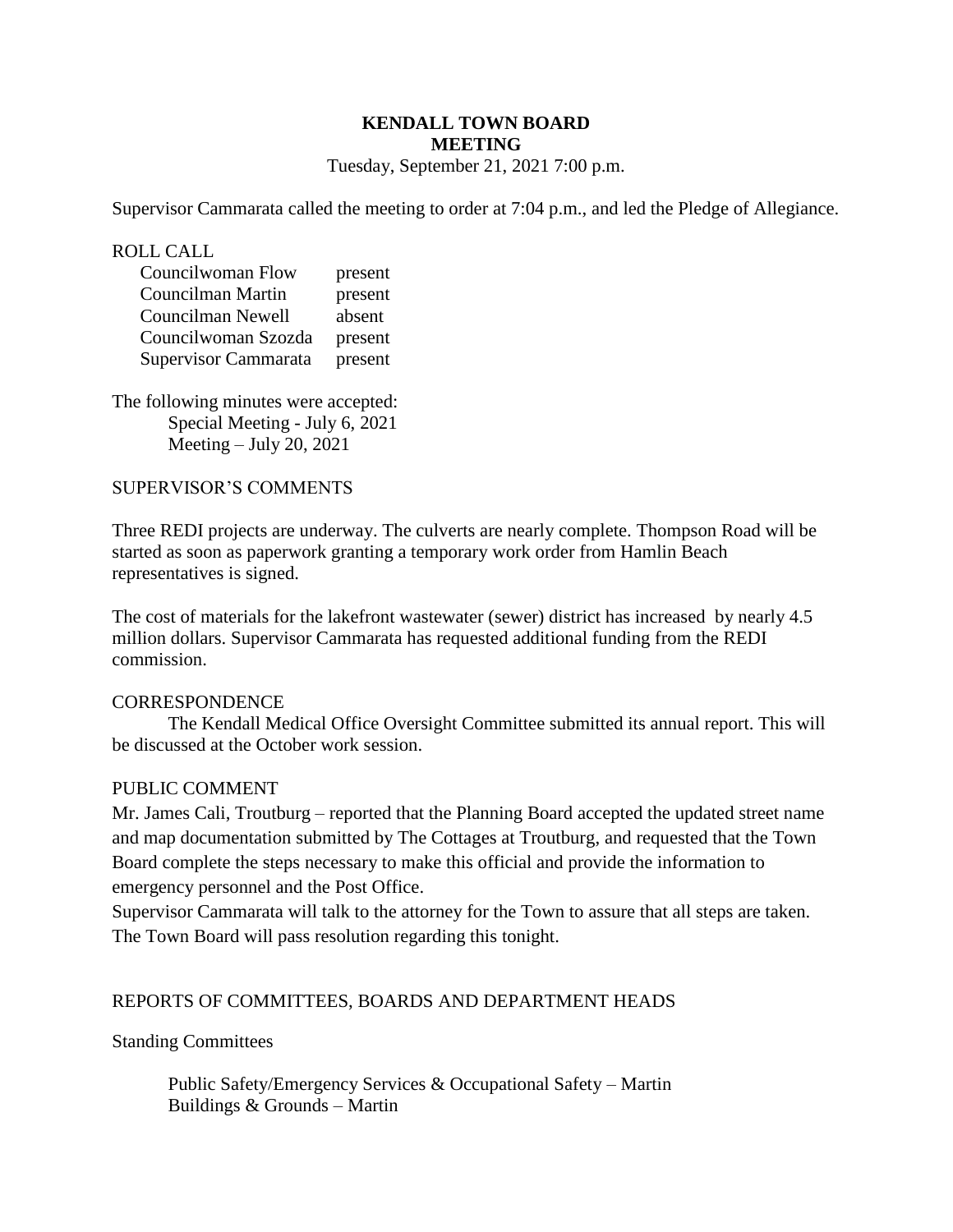#### Highway – Martin

All information has been submitted for the energy audit. A plumber has been contacted about the leaking front spigot. Doyle Security will be here this week to find out why the alarm repeatedly goes off, seemingly without cause. Minisplits – will be addressed after the determination of JCAP grant money being approved.

Community Relations - Flow Culture & Recreation – Flow Information Services – Flow Scarecrow festival is October  $2<sup>nd</sup>$ , as are the Lions Club/Partyka pumpkin patch ride and the Saint Mark's Farmers' Market. Recreation budget discussions are planned for tomorrow.

Human Resources and Ethics – Szozda Employee Benefits – Szozda

The medical insurance rates have been finalized. An 8% increase is expected.

Planning, Zoning & Agriculture – Newell – no report

Finance, Taxes & Special Districts – Cammarata The annual auditor has asked for a modest raise in 2022. \$266,000 has been received from the American Rescue Plan.

## **Boards**

Planning Board – P. Pfister, Chair – no report Zoning Board – P. Bolton, Chair – no report

#### **Department Heads**

Assessor – L. Ames - no report

Code Enforcement – P. Hennekey

The Planning and the Zoning Board of Appeals should have the rough draft of the proposed Short Term Rental additions. The input from Attorney Sansone is pending, as any change which cannot be enforced is pointless.

The ZBA approved an area variance, and has two more variances to consider in October.

It is expected that the Planning Board will approve the solar appliction

Highway - W. Kruger – no report

Historian – K. Corcoran – no report

Recreation – M. Werth – no report

Town Clerk – A. Richardson – written report submitted

Town Justice – D. Kluth – written report submitted

Supervisor – A. Cammarata – written report submitted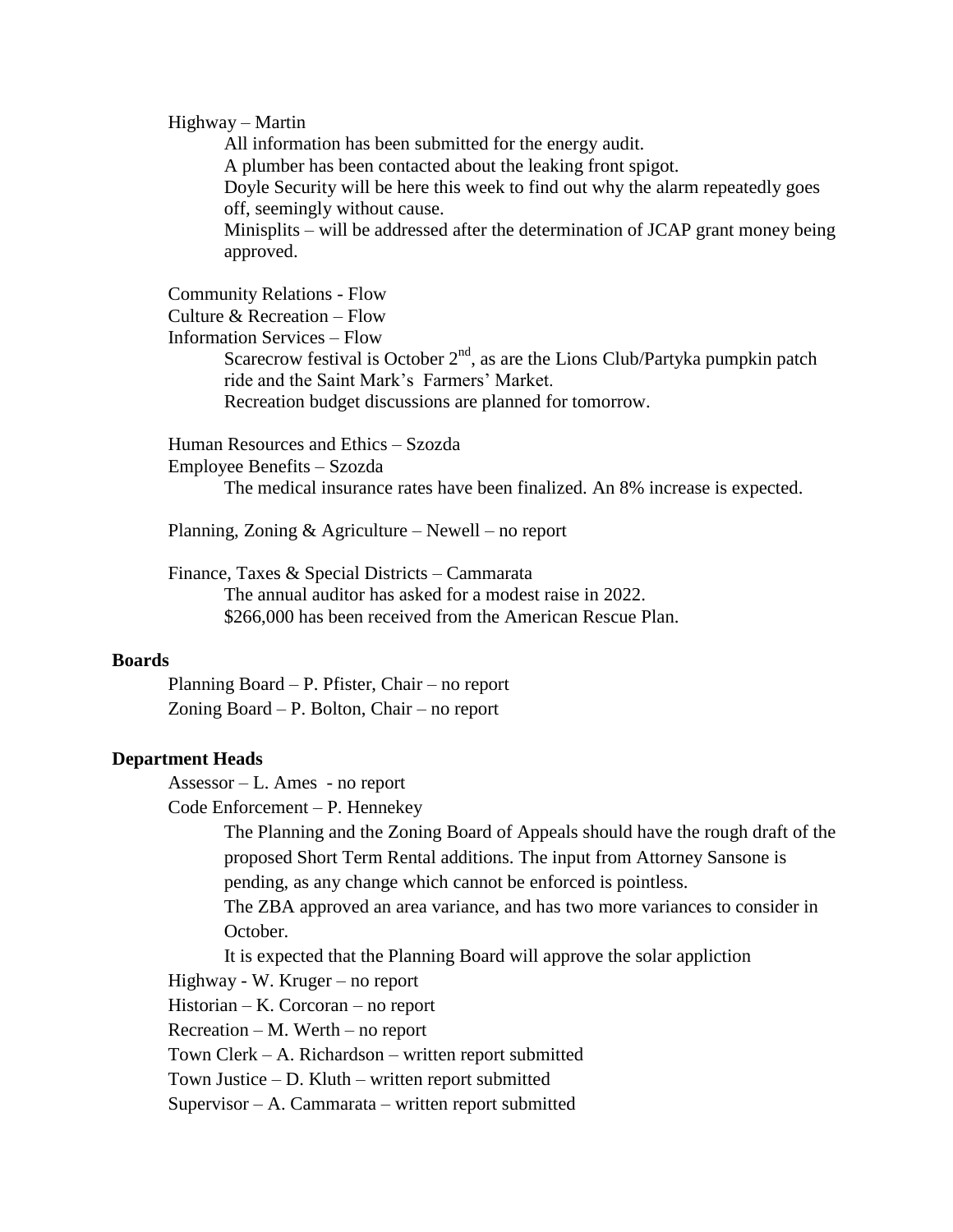# **RESOLUTIONS**

Councilwoman Flow made the following motion, which was seconded by Councilman Martin:

# **RESOLUTION 83-0921 BUDGET AMENDMENT FOR HIGHWAY DEPARTMENT**

Be it RESOLVED, to increase Highway Revenue Account, DA2300.00, Other Governments, by \$126,892.39 (one hundred twenty six thousand eight hundred ninety two dollars and thirty nine cents), and also,

To increase the following highway expenses accounts:

DA5130.20, Machinery and Equipment, by \$24,045.18,

DA5112.20, Improvement Capital, by \$40,000.00, and

DA5110.40, Maintenance of Streets, Contractual, by \$62,847.21.

Supervisor Cammarata called for a vote, and the motion was carried unanimously.

Councilman Martin made the following motion, which was seconded by Councilwoman Flow:

# **RESOLUTION 84-0921 BUDGET TRANSER GENERAL ACCOUNT**

Be it RESOLVED, to decrease General Expense Account A1990.40, Contingent Account, by \$4,000.00, and

Decrease General Expense Account A1355.12, Assessor Extra Help, by \$3,000.00, and

Decrease General Expense Account, A8010.11, Zoning Board Extra Help Clerk, by \$300.00, and

Increase General Expense Account, A1620.40, Town Hall Contractual, by \$4,000.00, and

Increase General Expense Account A1620.42, Building Information Technology by \$3,000.00, and

Increase General Expense Account A8010.40, Zoning Contractual by \$300.00.

Supervisor Cammarata called for a vote, and the motion was carried unanimously.

A short recess was called by Supervisor Cammarata at 7:22 p.m., in order to craft resolution 85- 0921.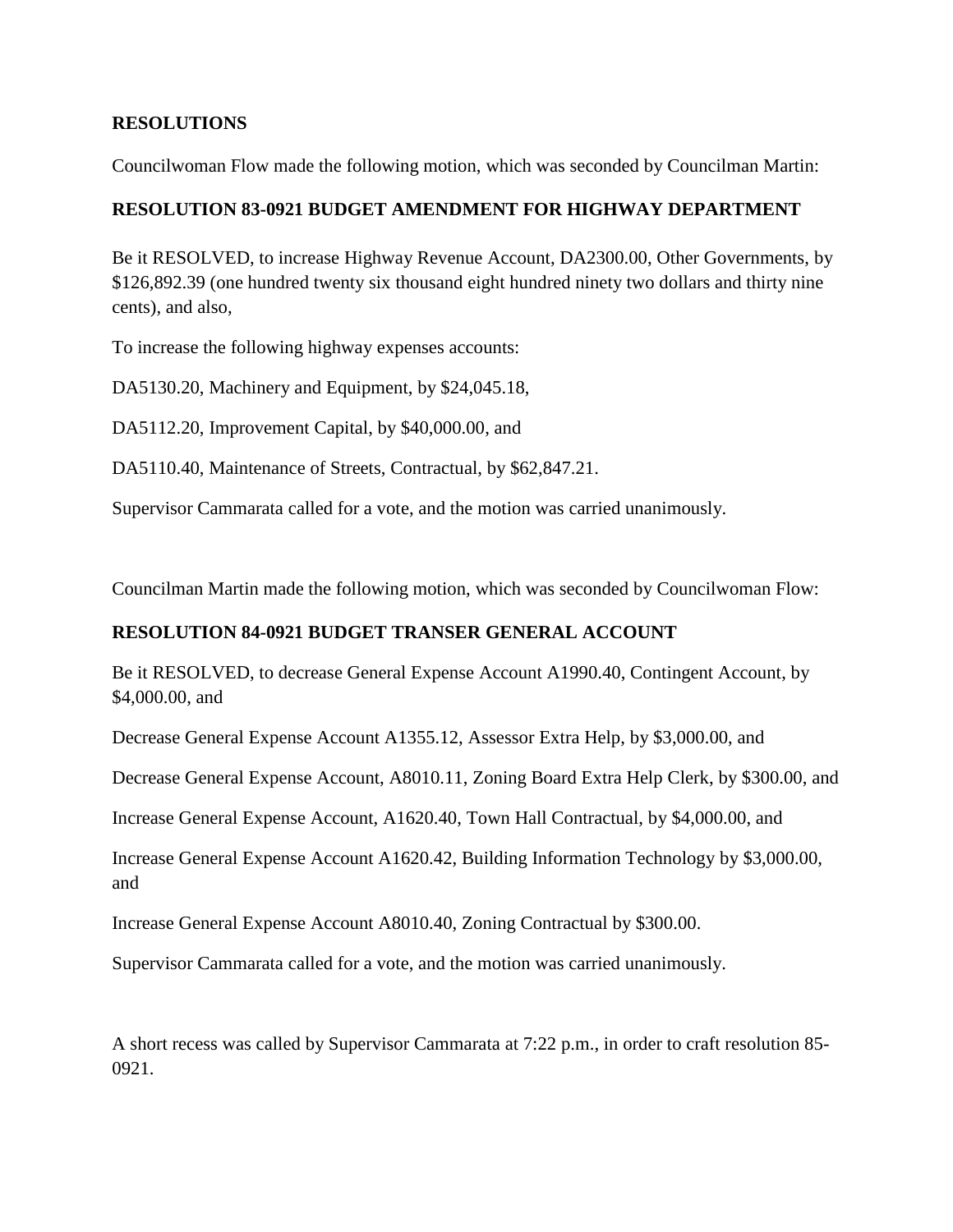Upon reconvening at 7:28 p.m., Councilwoman Flow made the following motion, which was seconded by Councilwoman Szozda:

# **RESOLUTION 85-0921 RESOLUTION 85-0921 APPROVING A REVISED AND UPDATED STREET AND ADDRESSES MAP & PLAN FOR THE COTTAGES AT TROUBURG**

WHEREAS, a revised map and plan for The Cottages at Troutburg was submitted to the Kendall Town Board on May 19, 2021, and

WHEREAS, the Kendall Planning Board reviewed and recommended approval of the attached submission on August 24, 2021, and

WHEREAS, local Code Enforcement and the Orleans County Emergency Management Office have reviewed and recommended approval of this revised map and plan, so then

BE IT RESOLVED, that the Town Board of the Town of Kendall does approve the attached Street and Addresses Map and Plan revision to replace all previous versions.

Supervisor Cammarata called for a vote, with the following results: Aye – Flow, Martin, Szozda, Cammarata; Nay: none; Absent: Newell

Councilwoman Szozda made a motion to pay the claims as presented on Abstract 9; seconded by Councilman Martin; all ayes.

# **PAYMENT OF CLAIMS**

| General Fund                | Abstract 9 | \$29,092.12  | Vouchers 559-593,631-633 |
|-----------------------------|------------|--------------|--------------------------|
| Highway Fund                | Abstract 9 | \$70,885.18  | Vouchers 561,589,594-629 |
| <b>Light District One</b>   | Abstract 9 | \$331.44     | Voucher 575              |
| <b>Light District Two</b>   | Abstract 9 | \$209.63     | Voucher 575              |
| <b>Light District Three</b> | Abstract 9 | \$97.61      | Voucher 575              |
| Water District Six          | Abstract 9 | \$55.21      | <b>Vouchers 590,630</b>  |
|                             |            | \$100,671.19 |                          |

# PENDING ISSUES

Morton Union Cemetery and cemetery mapping – no update Clean Energy Community – no update Sewer District being formed – no update Short-term rental properties – a draft has been given to boards and CEO for review Solar Projects – moving forward American Rescue Plan – Water expansion to all the remaining town residences will be the goal. LaBella engineering will prepare a plan and viability will be determined.